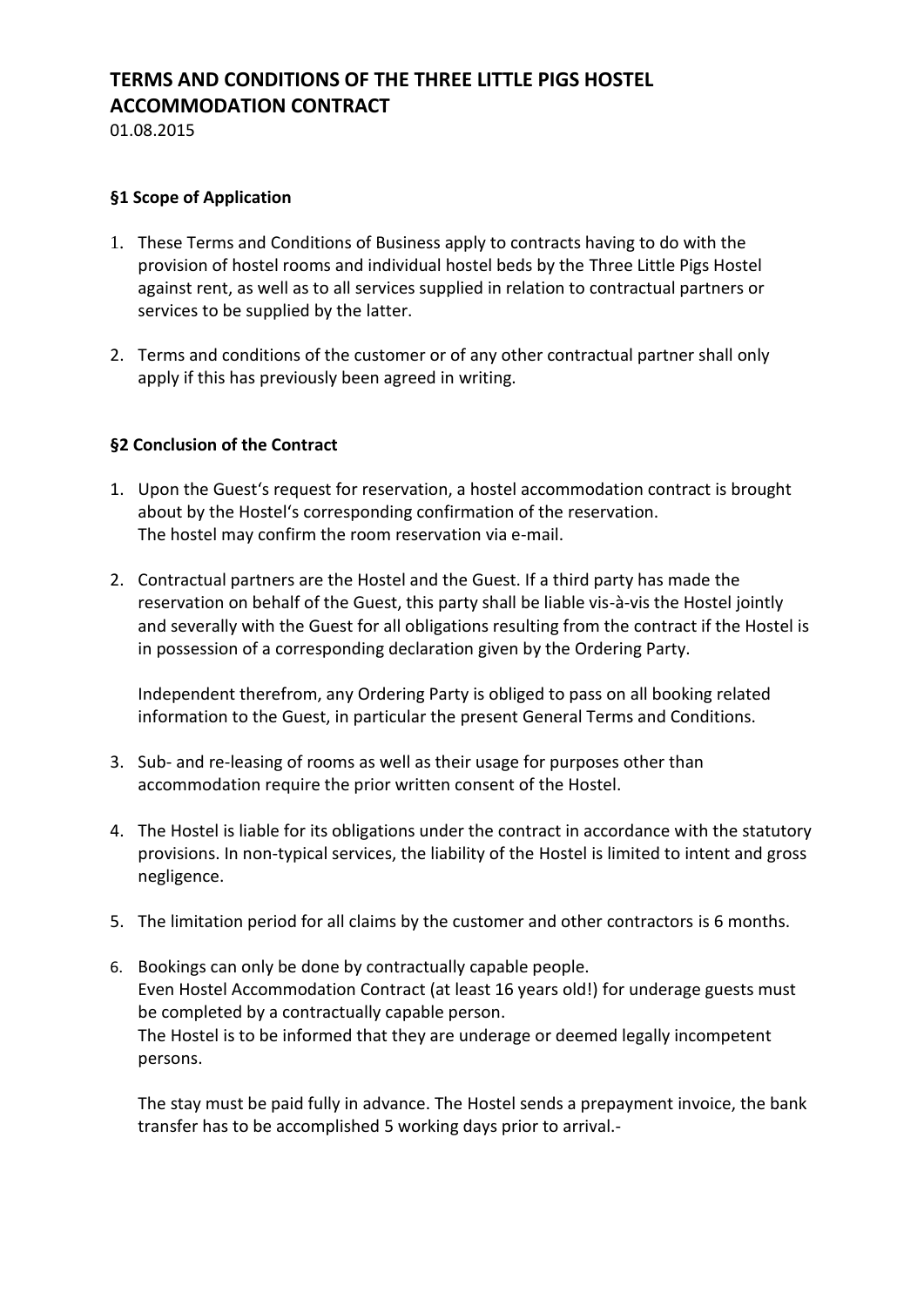# **§3 Arrival and Departure**

- 1. The Guest is not entitled to the provision of certain specific rooms unless the Hostel has confirmed the provision of certain rooms in writing. For groups of 11 or more, the hostel retains the right to determine the type of accommodation provided (i.e. to determine the allocation of singles, doubles and multi-bed rooms). The hostel will, however, take guest requests into consideration and do its best to grant them when possible.
- 2. Booked rooms shall be at the Guest's disposal from 3.00 p.m. on the agreed date of arrival. The Guest shall not be entitled to an earlier provision.
- 3. On the agreed date of departure, the rooms shall be vacated and at the Hostel's free disposal by 11.00 a.m. at the latest. Thereafter, the Hostel may charge, beyond the damage incurred to it thereby, 50 per cent of the daily room rate for the additional use of the room until 6.00 p.m., and from 6.00 p.m. 100% cent of the full applicable price for lodging. The Guest is free to prove vis-à-vis the Hostel that no damage or a considerably lower damage has been incurred to the Hostel.
- 4. For a confirmed booking the hostel need a valid credit card with expire date or prepayment.
- 5. The Hostel is entitled to request, on the conclusion of the Contract or later, a reasonable advance payment or security. The amount of the advance payment and its due date may be agreed in the Contract in writing. Moreover, the Hostel is entitled to call and declare as due claims accruing during the Guest's stay by issuing an interim invoice and requesting immediate payment.

For a confirmed booking the hostel needs a valid credit card with expire date or prepayment. In case of bookings which exceed the amount of EUR 500.00, the Hostel reserves the right to send a prepayment invoice or to request a credit card guarantee.

- 6. Minors are not allowed to stay in rooms, but only in private rooms. They must also submit a letter of consent of parent or guardian including a copy of the identity card of this person, at the latest on arrival ("letter of consent" available as pdf in the download area of the website).
- 7. Pets are not allowed.
- 8. For a night in the dormitory, the hostel reserves the right to make a room change during the stay in exceptional cases.

If a guest extends his stay and thus has to move to another room, the fee for bed linen is to be paid again.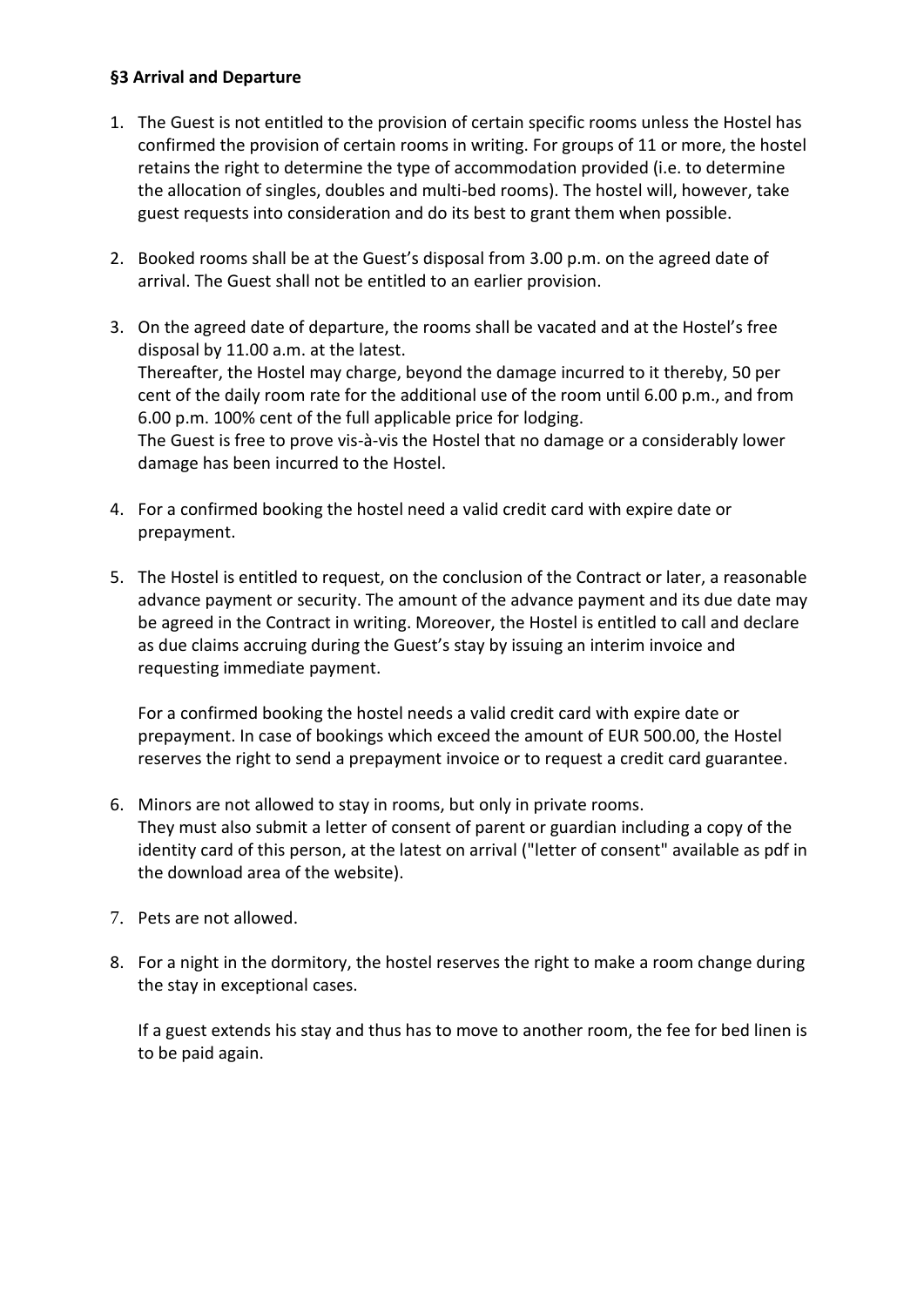## **§4 Services, prices, payment, settlement of accounts**

- 1. The Hostel is obliged to have the booked rooms available according to the present General Terms and to fulfil the services agreed.
- 2. The Guest is obliged to pay the prices applying to or agreed on for the provision of accommodation and additional services he /she has made use of / booked. This also applies to services and expenses of the Hostel visà- vis third parties incurred for performances rendered upon the Guest's request.
- 3. The prices agreed include the applicable statutory Value Added Tax. In case the period between the conclusion and performance of the Contract exceeds four months, and if the prices usually charged by the Hotel for such services have increased in the meantime, the Hotel may increase the contractually agreed price accordingly, but, by no more than 10% maximum.
- 4. The prices may be also changed by the Hostel if the Guest subsequently wants to change the number of the booked rooms, the service of the Hotel or the duration of the Guests' stay and the Hotel gives its consent thereto.
- 5. The Hostel is by virtue of important reasons fully entitled to accommodate the Guest in another hotel or guest house with comparable standard and service for the price agreed without recourse. The cancellation of the guest (until 6:00 p.m. the day before arrival for individual guests) remains unaffected.
- 6. From January  $1^{st}$  2014 on, the federal state of Berlin has been collecting an Occupancy Tax on all private overnight stays in hotels in Berlin. The decision to introduce a City Tax in Berlin was a political decision.

If the guest is in Berlin as a group or on business, the Occupancy Tax is not charged. In this case, the guest must give the hotel satisfactory proof that the stay has an educational background or his/her stay is for business reasons. This proof must be provided at the latest by the time the guest arrives the hotel. (available as PDF on the Hostel's Website in section "Download")

The city tax of 5% is calculated on the pure overnight (net) raised price. Other services such as breakfast and other meals are tax-free.

7. Upon receipt, invoices issued by the Hotel shall become payable immediately without deduction. The Guest shall be in default at the latest upon failure to pay within 10 days after the due date and receipt of an invoice. This shall apply vis-à-vis a Guest who is consumer only if these consequences were specified in the invoice.

In the case of default of payment, the Hostel is entitled to charge consumers interests in the amount of 5 per cent above the base rate. The right for the Hotel to prove a higher damage is reserved. For each reminder sent after default occurs, the Hotel may charge a reminder fee of EUR 10.00.

8. The Guest shall be entitled to a set-off or a reduction as against a claim of the Hotel with only undisputed or unappealable legally binding claims.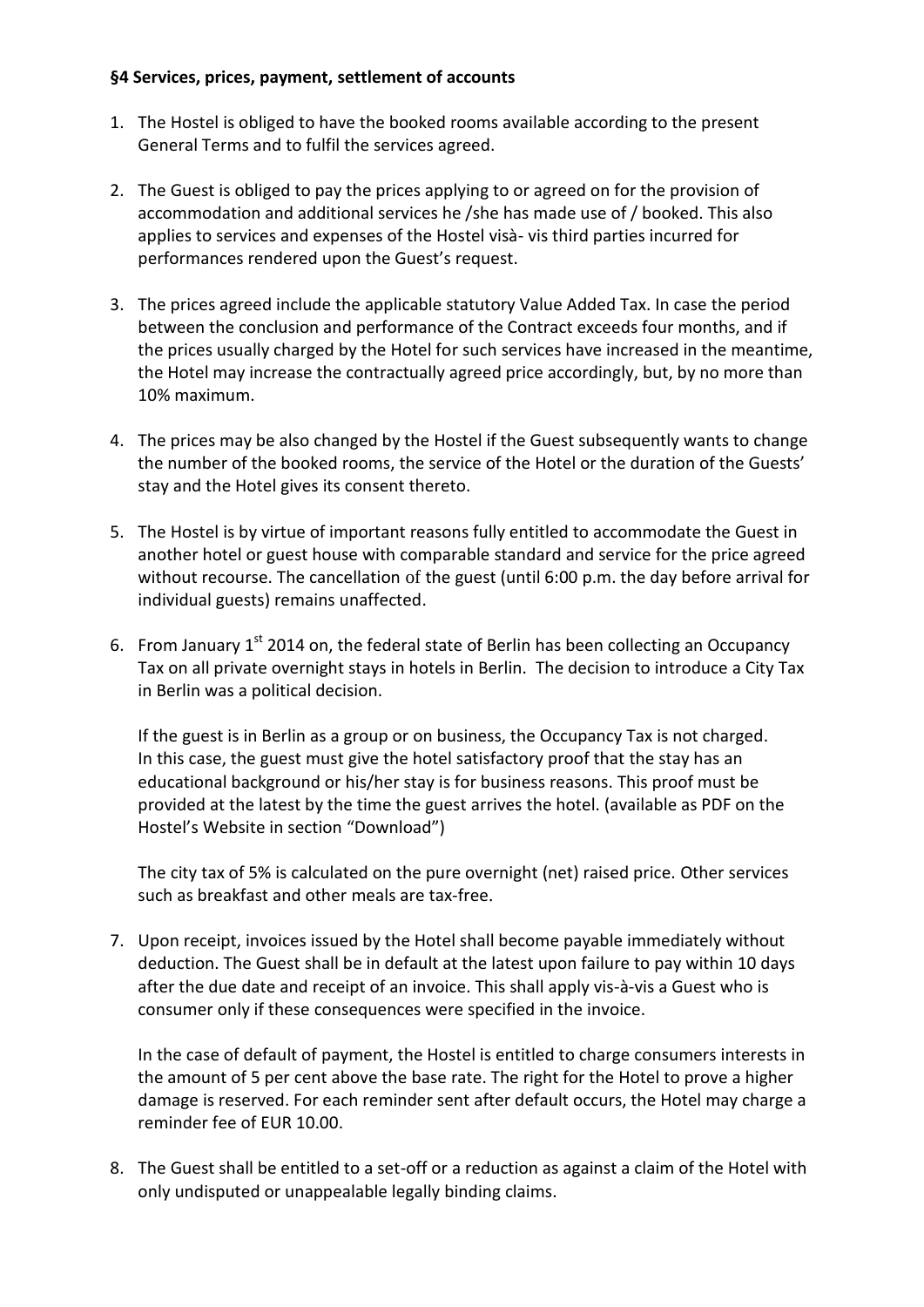9. The loss of a key card costs EUR 2.00 for replacement.

#### **§5 Revocation by the Guest (Cancellation, Failure to take Advantage of Services booked)**

- 1. The Hotel grants to the Guest the right to revoke the Contract at any time. In this respect, the following provisions shall apply:
	- 1.1. Individual bookings for up to 10 persons: can be cancelled free of charge until 6:00 p.m. the day before arrival. In case of a short-termed cancellation or in case of no show, the Hostel is entitled to reasonable compensation. The lump sum to be paid in cases of late recovation/cancellation is 100% of the contractually agreed price for the first overnight accommodation.
	- 1.2. Bookings for groups of 11 or more: groups report the hostel at least 1 week prior to arrival, the final number of guests. Up to 10% of the originally reported guests can be canceled up to one week prior to arrival free of charge.

Complete cancellations or reductions for more than 10% of the originally reported guests are free of charge up to 8 weeks before expected arrival. For cancellations made within 8 weeks prior to arrival, the following cancellation fees apply; these fees also apply for bookings made within 8 weeks of expected arrival:

- For cancellations made less than 8 weeks before expected arrival, 30% of the agreed upon total price will be due.
- For cancellations made less than 4 weeks before expected arrival, 50% of the agreed upon total price will be due.
- For cancellations made less than 2 weeks before expected arrival, 75% of the agreed upon total price will be due
- For cancellations made less than 7 days before expected arrival, 90% of the agreed upon total price will be due

Guests who either cancel on the day of their expected arrival or simply do not show up will be charged the agreed-upon total price in full.

- 2. The Guest is free to prove that the Hostel did not suffer any damage, or that the damage incurred to the Hotel amounts to less than the lump-sum revocation compensation claimed.
- 3. The above provisions on the compensation shall apply if no other regulations have been declared in the contract.
- 4. If a customer wishes to cancel a contract he or she entered into with Three Little Pigs Hostel, he or she must submit such cancellation in writing. The cancellation is not, however, valid without the written affirmation of Three Little Pigs Hostel. Failing that, the original price stipulated in the contract must be paid in full even if the guest(s) fail(s) to take advantage of the services stipulated in the contract.
- 5. Complaints must be addressed immediately by the guest against the hostel. In delayed complaint of the right of rescission and reduction is forfeited.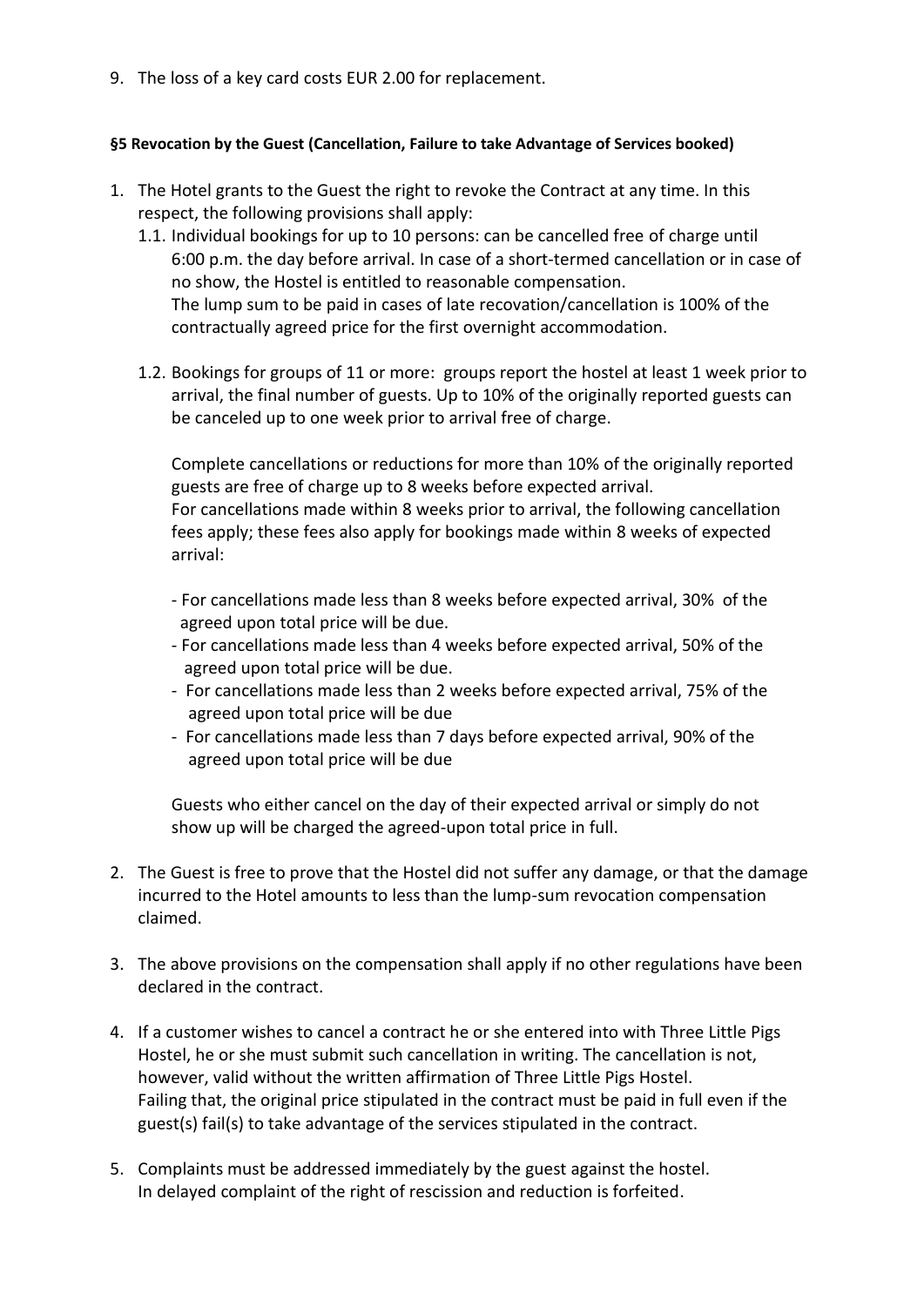# **§6 Revocation by the Hostel**

- 1. In case an advance payment or security agreed in §3 para. 6 is not performed within a period prescribed for this purpose, the Hostel is also entitled to revoke the Contract.
- 2. Moreover, the Hostel shall be entitled to extraordinary revocation of the Contract for good cause, in particular, if
	- 2.1. force majeure or other circumstances which do not fall under the scope of responsibility of the Hostel make it impossible to perform the Contract;
	- 2.2. misleading or incorrect statements of material facts have been used in booking rooms, for example, with respect to the person of the Guest, or the purpose;
	- 2.3. the Hostel has justified reason to assume that in case the Guest makes use of the Hostel's services the smooth business operations, safety, or reputation of the Hostel in the public may be impeded, without such matters being attributable to the Hostel's power of control or organization;
	- 2.4. the Guest does not pay for due claims of the Hostel or does not provide sufficient security and as a result payment claims of the Hostel appear to be endangered
- 3. The Hotel is obliged to inform the Guest of the exercising of the revocation right in writing without delay.
- 4. In the above cases of revocation the Guest is not entitled to compensation for damage.

# **§7 Liability of the Hostel**

- 1. The Hostel shall be liable for the due care of a reasonable and prudent businessman. In areas not related to the provision of typical services, this liability shall however be restricted to inadequate service, damage, consequential damage or faults that are to be attributed to deliberate intent or gross negligence on the part of the Hostel. If faults or defects should occur in connection with the services the Hostel provides, on coming to know of these or on receipt of a prompt complaint from the customer the Hostel shall seek to remedy the situation. The customer shall be obliged to do what he can, within the limits of what may reasonably be expected of him, to rectify the fault and keep any possible damages to a minimum.
- 2. The Hostel shall be liable to the contractual partner for articles brought to the house in keeping with statutory stipulations (cf. § 703 BGB – Bürgerliches Gesetzbuch / German Civil Code)

Money and articles of value can also be left in the hostel safe, up to the maximum value (EUR 800.00) in keeping with statutory stipulations for articles brought to the house. The Hostel recommends its customers to avail themselves of this option.

Any liability claims shall lapse if the customer does not give notice to the Hostel promptly on becoming aware of the loss, destruction or damage in question.

3. As far as the guest is using a parking space in the Hostel's yard, this does not constitute a safekeeping agreement. For loss of or damage to the Hostel-yard parked motor vehicles and their contents, the

Hostel will not be liable, except for willful misconduct or gross negligence. This also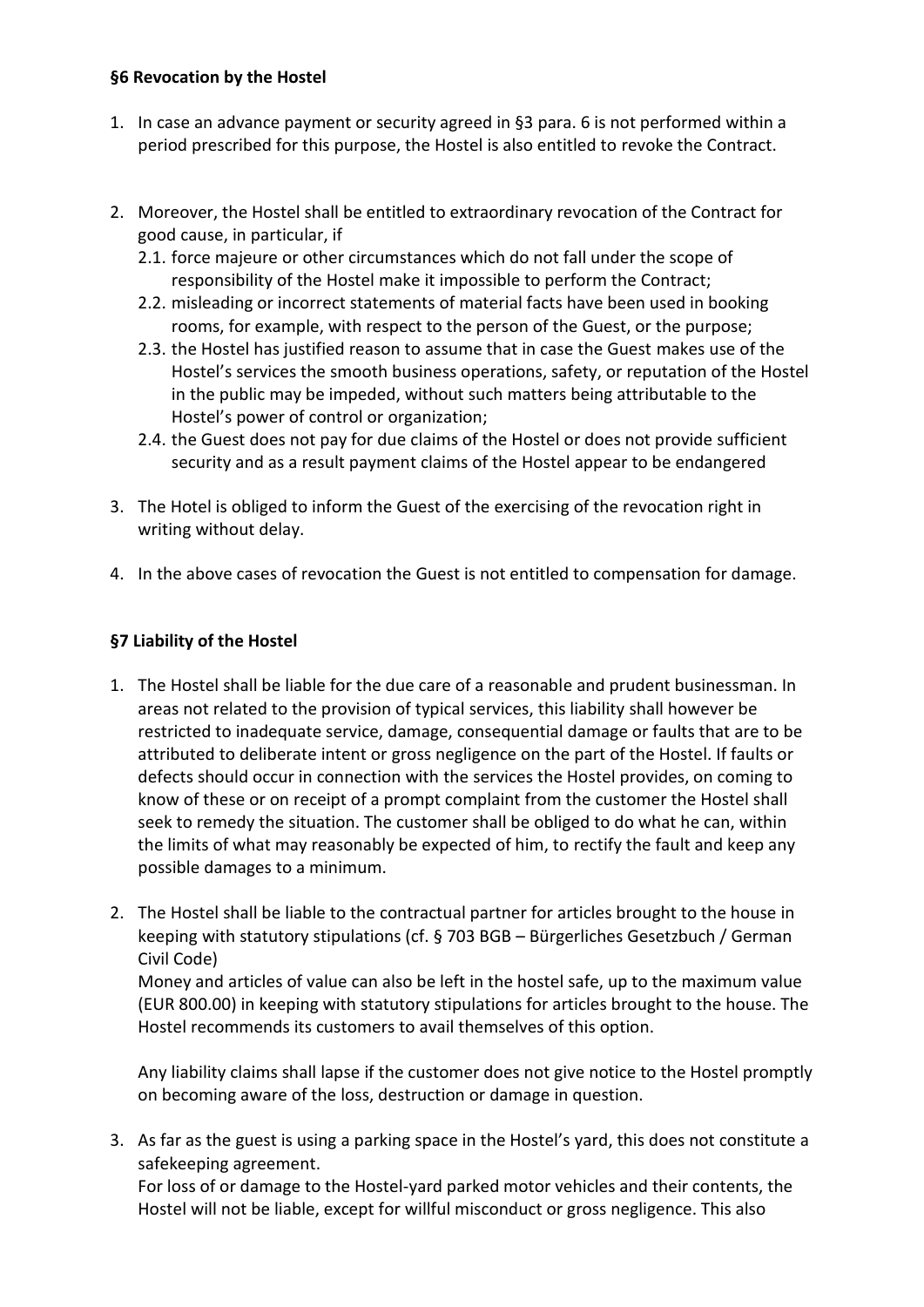applies to the staff of the Hostel.

- 4. Messages, mail and merchandise deliveries for guests are handled with care. The Hostel accepts the delivery, storage and -upon request- for a fee forward such items. Claims for damages, except in cases of gross negligence or intent, are excluded.
- 5. Items left behind or forgotten by the guest shall only be forwarded at the request, risk and expense of the customer. The Hostel storages forgotten things at 6 months and is entitled to charge a reasonable fee.

## **§8 House Rules**

1. The house rules are part of the general terms and conditions. Violation of one or more above-named rules, authorizes the Three Little Pigs Hostel to terminate the accommodation agreement without notice.

The guest's duty to pay the booked accommodation still persists

- 2. Please be quiet after 10:00 pm out of consideration for other guests. Electronic devices -radio, music and videos - can be used only with a headset. Conversations at windows are not permitted. Violating these house rules can result in an eviction.
- 3. We are a non-smoking hostel. No open flames on the premises are allowed. The costs caused by setting off alarms by smoking or repairs of smoke detectors have to be paid in full by the guilty party – before departure. The guests who violate these house rules can be evicted.
- 4. Guests are expected to treat hostel´s property with care and avoid any excessive littering. The hostel is entitled to charge the costs of repair in full of any excessive dirt and damages – also when discovered after the guest´s departure. The rooms have to be swept on check-out day (bin liners and brooms are available at the reception). Rented towels have to be returned to reception.
- 5. Emergency button in the lift has to be used to inform the staff/get assistance. Misuse or manipulation results in bearing costs for any fire service intervention.
- 6. Rooms/beds can be occupied from 3:00 pm on the arrival day and checked out by 11:00 am on the departure day. You may store your luggage near the reception. Despite the video surveillance the hostel does not assume any responsibility for the stored luggage. Valuables can be deposited in the safe at the reception. The key for it can be obtained with a refundable deposit.
- 7. The hostel is not responsible for luggage and valuables. Please make sure the door is closed when leaving your room. Only the booked beds should be used in dormitories as it may cause extra costs if remaining beds are used. Lockers in rooms are free of charge. Padlocks are available at the reception with a refundable deposit. Valuables can be deposited also in the safe at the reception.
- 8. Consuming Alcohol purchased outside the premises is strictly prohibited. The management can enter the rooms by violations of the above rules.
- 9. Consuming drugs and possession of weapons of any kind on the premises is strictly